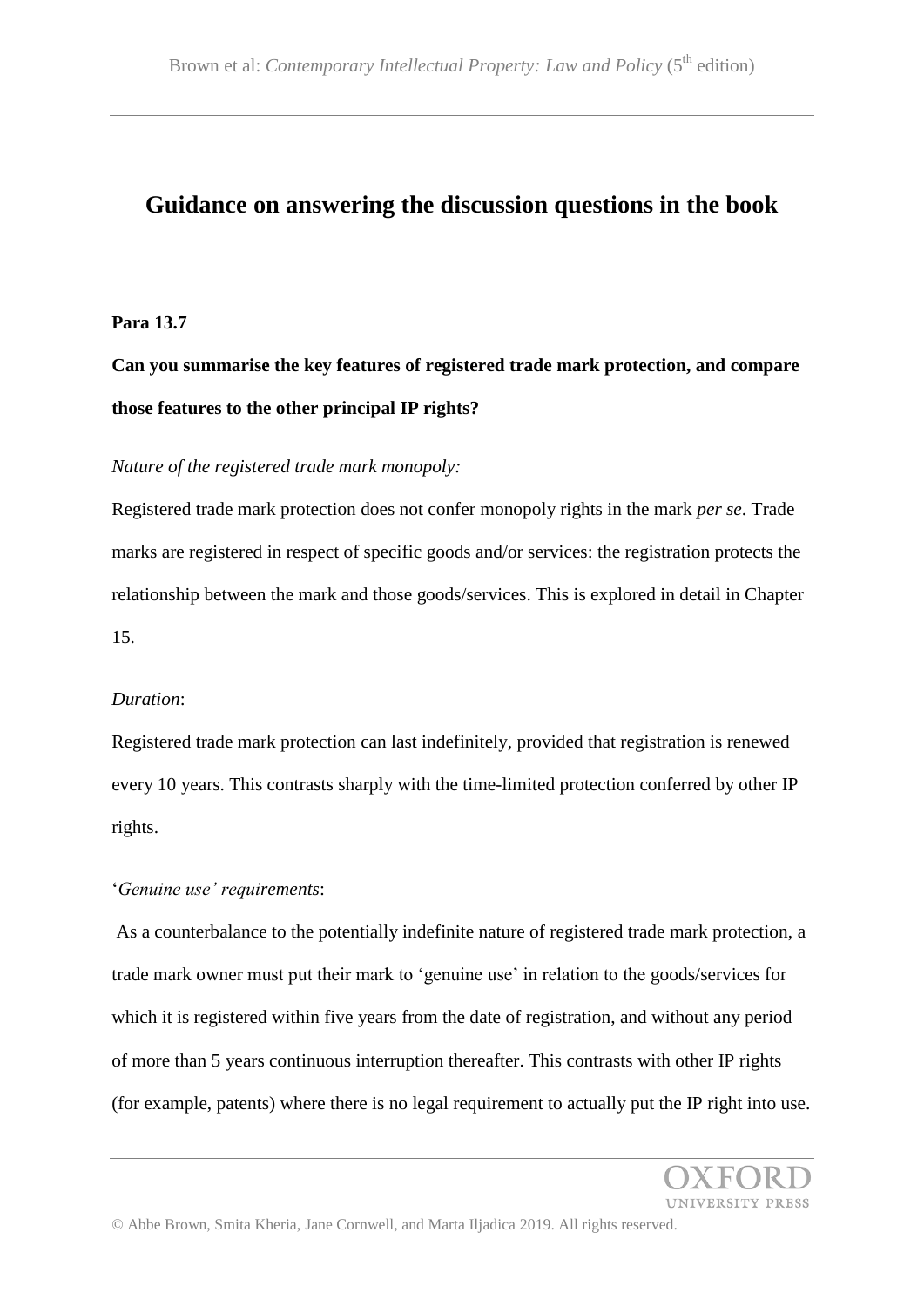# **Para 13.16**

# **The area of registered trade marks has attracted more case law at European level than any other intellectual property right. Why do you think this is so?**

There are various likely reasons for this. The creation of the EU trade mark (previously called the Community trade mark) generated a whole new body of trade mark disputes at the EUIPO which have, over time, found their way up the appeal process to the EU General Court and Court of Justice. In addition, because registered trade mark protection can last for such a long time (see the discussion point above), in practical terms it is well worth fighting registered trade mark cases to the highest level, including preliminary references to the Court of Justice.

#### **Para 13.31**

**Why might a trader want to have a single trade mark registration effective throughout the EU? Consider the advantages and disadvantages of EU trade mark protection.**

Advantages:

- *Procedural simplification*: Via the EU trade mark system, only one application is filed and one set of application fees paid to obtain protection throughout the EU. EU trade mark owners also only have to keep track of one registration for renewal purposes, rather than having to keep on top of a larger portfolio of national registrations which may come up for renewal at different times.
- *Seniority*: The EU trade mark 'seniority' rules allow the owner of an EU trade mark to claim the seniority of an earlier national registration for the same mark, registered for the same goods and services, in any member state. The trade mark proprietor can let